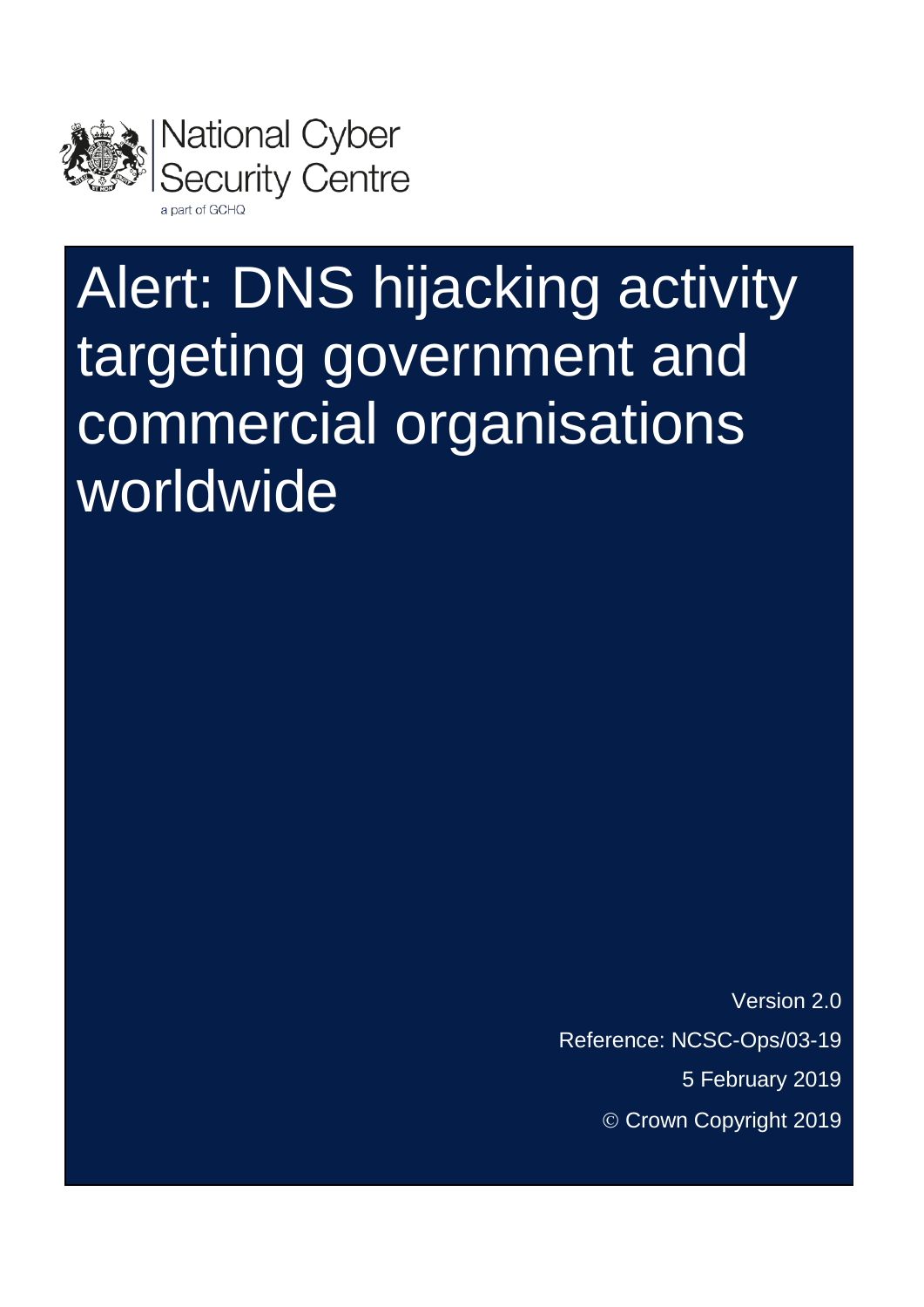# **About this document**

This NCSC alert highlights recent DNS hijacking activity that has affected a number of domains globally. It provides a summary of available information and tailored mitigation advice.

# **Handling of the Report**

Information in this report has been given a Traffic Light Protocol (TLP) of WHITE, which means it can be shared within and beyond the CiSP community with no handling restrictions.

# **Disclaimer**

This report draws on information derived from NCSC and industry sources. Any NCSC findings and recommendations made have not been provided with the intention of avoiding all risks and following the recommendations will not remove all such risk. Ownership of information risks remain with the relevant system owner at all times.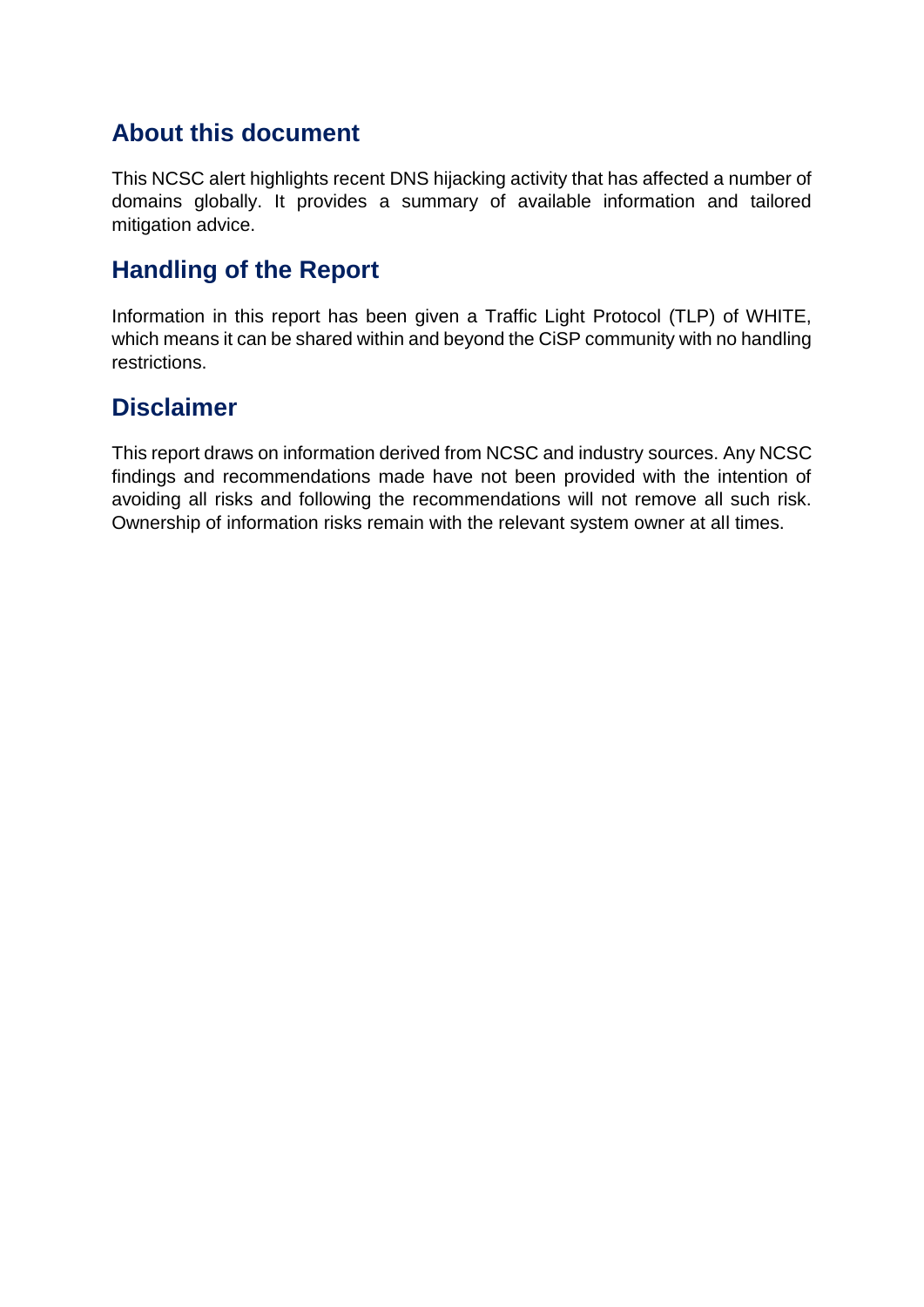# **Introduction**

The NCSC is investigating a large-scale Domain Name System (DNS) hijacking campaign that has reportedly affected government and commercial organisations worldwide.<sup>1</sup> The majority of the entities targeted are in the Middle East, but some impact has also been reported in Europe and the United States. While the NCSC is not currently aware of any compromised entities in the UK, the techniques exhibited could feasibly be deployed against UK targets.

In the campaign, attackers are believed to have compromised credentials that have given them the ability to manipulate DNS records, giving them the ability to redirect traffic to attacker-owned infrastructure.

# **Techniques**

**.** 

Industry reporting has identified two principal techniques being deployed:

• DNS A (Address) record hijacking

A DNS A record maps a domain name to the IP address of the computer hosting that domain. In this technique the attacker alters the A record to point the target domain towards a new IP address owned by the attacker, after accessing the DNS provider's administration panel using previously compromised credentials. The attacker can then create a proxy, mirroring the target domain, and passes user traffic to the legitimate IP address through this. A new TLS certificate is issued by the attacker for the domain, which means traffic will pass through without triggering browser security warnings for users.

• DNS NS (Name Server) record hijacking

An NS record specifies the server(s) which are providing DNS services for that domain. This hijacking technique operates similarly to the previous, but the attackers alter the NS record instead of the A record. As in the first technique, a certificate is created for the victim domain, which allows browsers to establish a connection without errors.

The initial infection vector used to compromise the credentials is not yet known, but it is plausible that multiple techniques are being exploited to gain a foothold.

<sup>1</sup>https://blog.talosintelligence.com/2018/11/dnspionage-campaign-targets-middle-east.html, [https://www.fireeye.com/blog/threat-research/2019/01/global-dns-hijacking-campaign-dns-record](https://www.fireeye.com/blog/threat-research/2019/01/global-dns-hijacking-campaign-dns-record-manipulation-at-scale.html)[manipulation-at-scale.html](https://www.fireeye.com/blog/threat-research/2019/01/global-dns-hijacking-campaign-dns-record-manipulation-at-scale.html)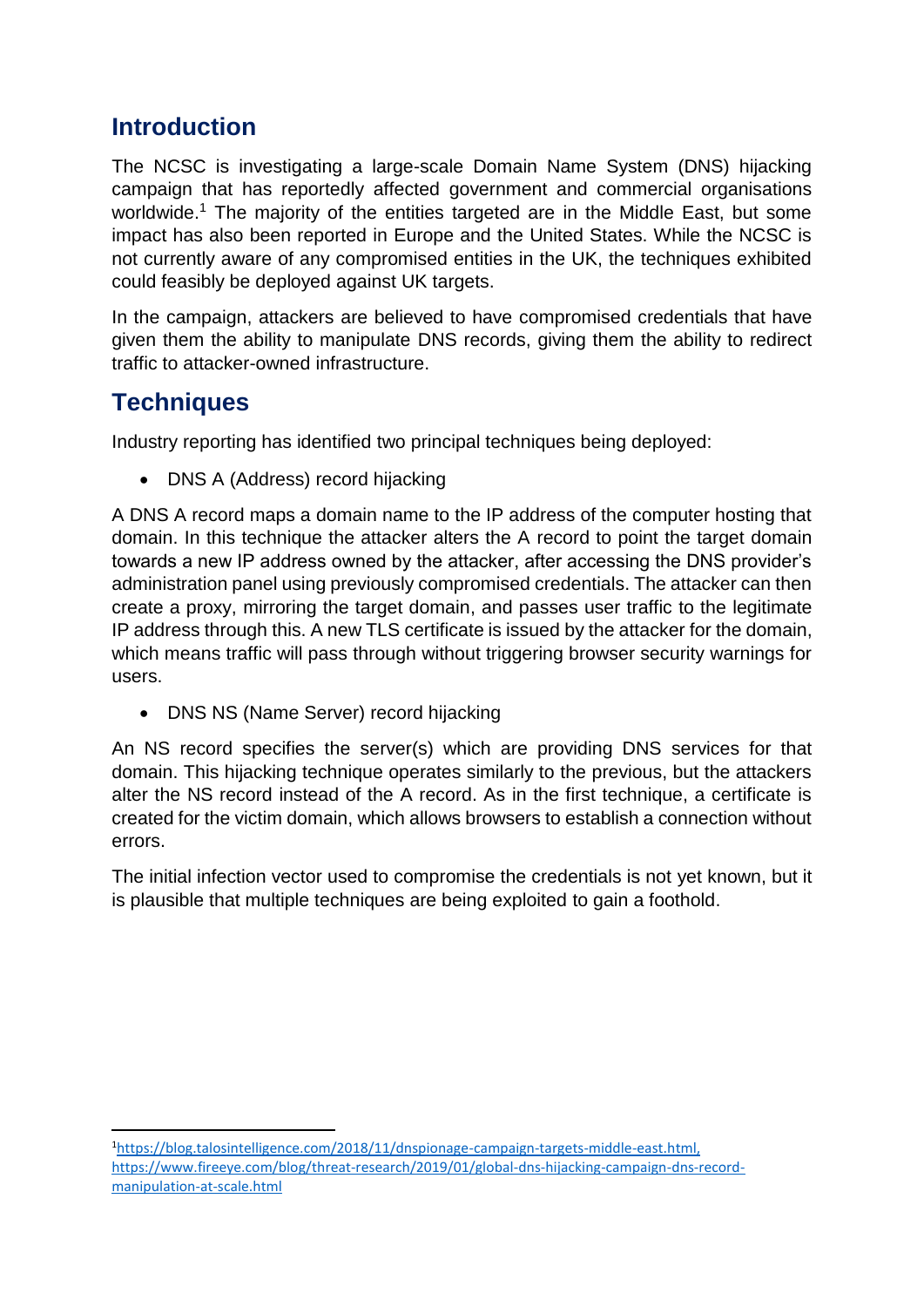# **Indicators of Compromise**

A number of indicators of compromise have been reported in open source as relating to recent incidents that may be connected to this campaign. Organisations are advised to monitor for these on their networks.<sup>2</sup>

| Indicator                                           | <b>Type</b> | Date seen  |
|-----------------------------------------------------|-------------|------------|
| hxxp://hr-suncor[.]com/Suncor employment form[.]doc | URL         | 27/11/2018 |
| $hxxp://hr-$                                        | URL         | 10/01/2019 |
| wipro[.]com/Wipro Working Conditions[.]doc          |             |            |
| $hr-wipro[.]com$                                    | Domain      | 27/11/2018 |
| hr-suncor[.]com                                     | Domain      | 27/11/2018 |
| Office36o[.]com                                     | Domain      | 27/11/2018 |
| $185$ [.] $20$ [.] $184$ [.] $138$                  | IP address  | 27/11/2018 |
| $185$ [. 1161[. 1211[. 172                          | IP address  | 27/11/2018 |
| $185$ [.] $20$ [.] $187$ [.] 8                      | IP address  | 27/11/2018 |
| $185$ [.] $174$ [.] $101$ [.] $168$                 | IP address  | 14/01/2019 |
| $185$ [.] $161$ [.] $211$ [.] 79                    | IP address  | 14/01/2019 |
| 185 [.1236 [.178 [.163                              | IP address  | 14/01/2019 |

The following files, associated with the delivery of RAT malware, were reportedly seen on 27 November 2018.

| Indicator                                                        | Type        |
|------------------------------------------------------------------|-------------|
| 9c8507a1fd7d2579777723b53fee1f3e                                 | MD5 hash    |
| 48b620df71087bd333284c91e52f0cfed1f2d00e                         | SHA1 hash   |
| 82285B6743CC5E3545D8E67740A4D04C5AED138D9F31D7C16BD11188A2042969 | SHA256 hash |
| 807482efce3397ece64a1ded3d436139                                 | MD5 hash    |
| Suncor employment form.doc                                       | Filename    |
| 9ea865e000e3e15cec15efc466801bb181ba40a1                         | SHA1 hash   |
| 9EA577A4B3FAAF04A3BDDBFCB934C9752BED0D0FC579F2152751C5F6923F7E14 | SHA256 hash |
| C00C9F6EBF2979292D524ACFF19DD306                                 | MD5 hash    |
| 1022620DA25DB2497DC237ADEDB53755E6B859E3                         | SHA1 hash   |
| 45A9EDB24D4174592C69D9D37A534A518FBE2A88D3817FC0CC739E455883B8FF | SHA256 hash |
| D2052CB9016DAB6592C532D5EA47CB7E                                 | MD5 hash    |
| 1C1FBDA6FFC4D19BE63A630BD2483F3D2F7AA1F5                         | SHA1        |
| 2010F38EF300BE4349E7BC287E720B1ECEC678CACBF0EA0556BCF765F6E073EC | SHA256      |

1

<sup>&</sup>lt;sup>2</sup> See<https://www.us-cert.gov/ncas/alerts/AA19-024A> for more information and a STIX version of these indicators.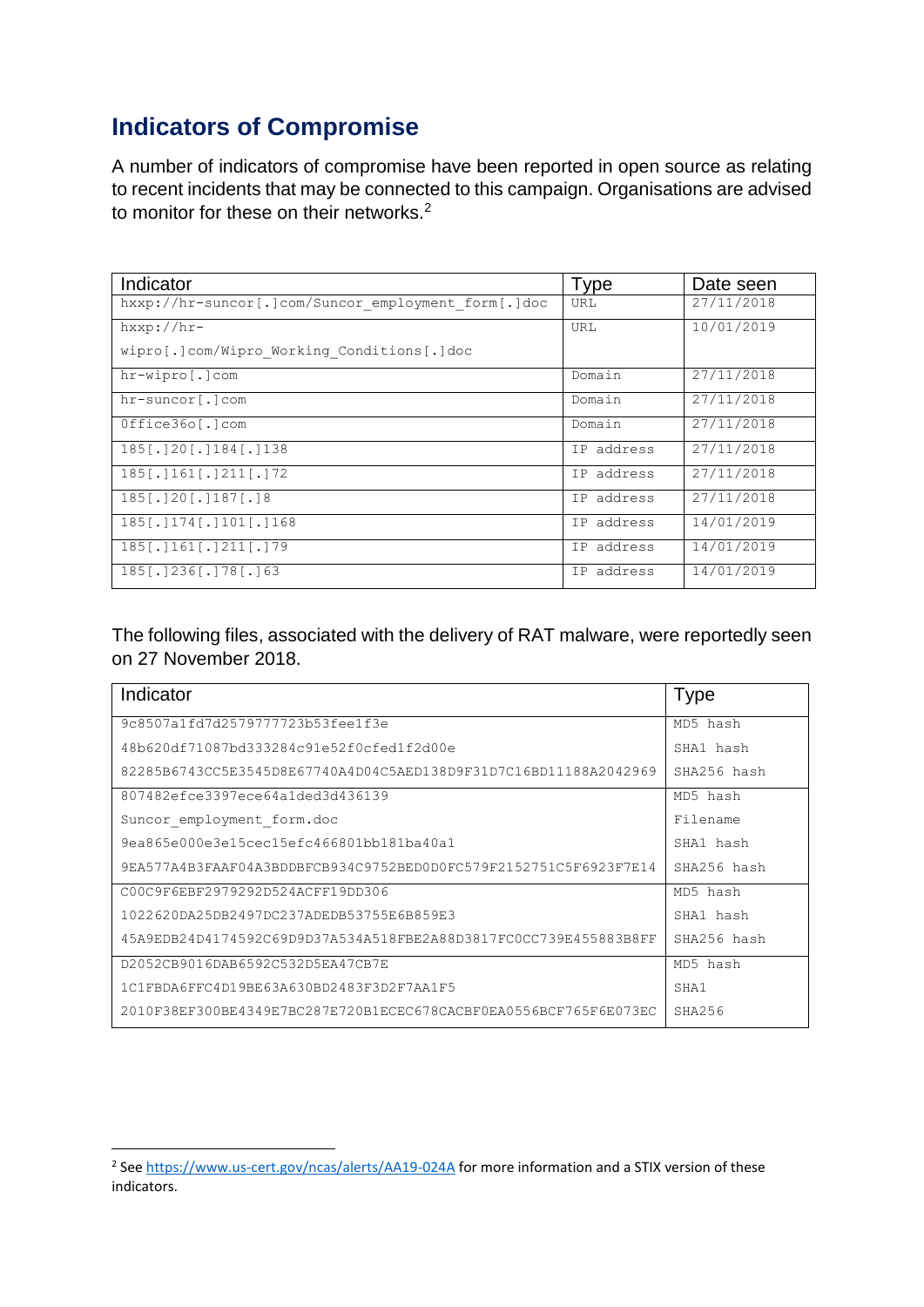# **Response**

This activity has been widely reported in open source and NCSC is working with industry partners and international government counterparts to understand its impact and identify defensive measures. The Department of Homeland Security published an emergency directive to US government entities on 22 January.<sup>3</sup>

It is recommended that organisations responsible for registering domains follow the NCSC's mitigation advice below.

## **Mitigation**

The following practices will help to mitigate the attacks outlined above, and includes some general good practice for domain management.

Steps to take with your registry/registrar

- Ensure 2-factor authentication is enabled in all registrar or registry accounts, and the passwords are not easily guessed, are stored securely, and not re-used across services.
- Attackers may attempt to use account recovery processes to gain access to domain management, so ensure that contact details are accurate and up-to-date. This is particularly relevant for DNS, as it's common for domains to be registered before corporate email accounts are available.
- Many registrars and registries offer 'lock' services to require additional security enhancing steps before changes can be made. Understand any 'lock' services available to you, and consider applying them, particularly to high-value domains.
- Ensure any available logging is enabled so that you can review changes which have been made.

Steps to take with your DNS hosting

- Ensure 2-factor authentication is enabled in all DNS hosting accounts, and the passwords are not easily guessed, and not re-used across services.
- Ensure you have backups of your critical DNS zones to allow you to recover in the event of a breach.
- Consider use of configuration-as-code approaches to manage changes to your DNS zones.
- Ensure any available logging is enabled so that you can review changes which have been made.

**.** 

<sup>3</sup> <https://cyber.dhs.gov/ed/19-01/>